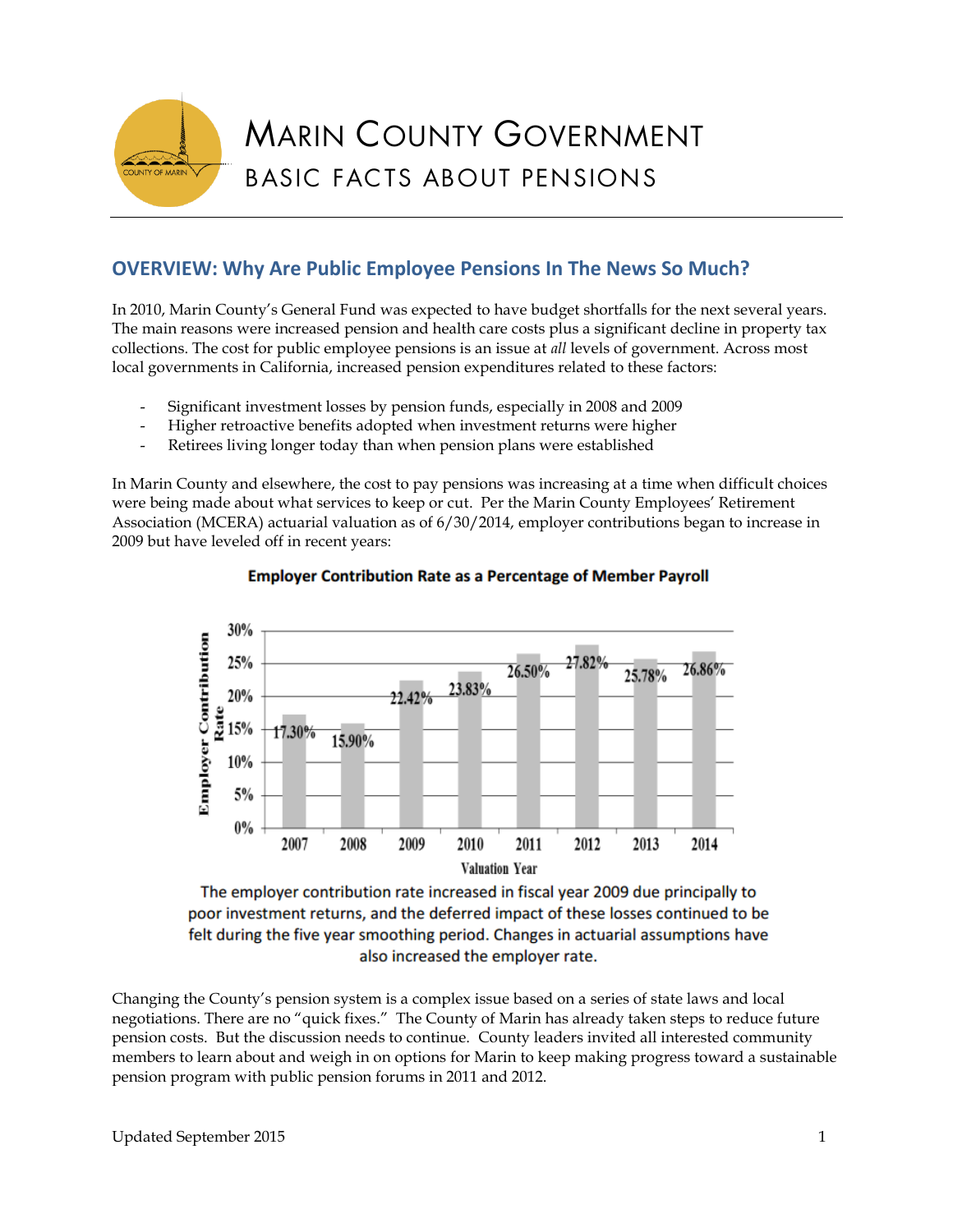### **WHAT IS A PENSION?**

A pension is a type of employee compensation paid upon retirement. Usually, both the employee and employer contribute toward the pension every pay period. These funds are pooled and invested to ensure funds are available over the long term to pay promised benefits when they are due. The employee is eligible to collect the pension when they reach a specified retirement age and stop work.

Marin County Government, like most public agencies, offers a **"defined benefit"** that is a known amount upon retirement, along with a capped cost of living adjustment to help address inflation. This differs from a **"defined contribution"** retirement plan where the amount put in (usually by a combination of employee and employer) is known and the payout in retirement varies based on investment earnings.

### **HOW ARE MARIN COUNTY EMPLOYEE PENSIONS DETERMINED?**

Pensions are defined by state laws and local labor agreements with employee unions. Marin County government operates in partnership with twelve different employee unions. The largest, Marin Association of Public Employees (MAPE), represents about 50% of the County's total workforce. County employees are classified as either "Safety" or "Miscellaneous" depending on their function.

Each of these kinds of employees is assigned to a different "tier," usually based on their hire date. The tier sets a **"benefit formula"** using retirement age and a specific percentage of salary that gets applied to years of service to calculate what annual benefit is received in retirement. The formula also defines a maximum cost of living adjustment.

For Marin County, the average service retiree benefit for Miscellaneous retirees in 2014 was \$33,374 and \$66,037 for Safety retirees. Marin County employees do not contribute to, nor will they benefit from, Social Security for any years worked as a County employee.

### **HOW DO THE BENEFIT FORMULAS WORK?**

As an example, most county "Miscellaneous" employees have a formula shown as 2%@55. This means at a retirement age of 55, these employees are eligible to receive 2% times their final salary for every year of service. The salary used for the calculation is an average of the last three years of service. If that average was \$80,000, after 20 years of service, the "defined benefit" would be  $(2\% \times 20) \times $80,000 = $32,000$ , plus up to 2% in annual cost of living adjustment (COLA). Most Marin County safety employees have a formula of 3%@50.

The Public Employees' Pension Reform Act (PEPRA) took effect in 2013. For new, non-reciprocal public employees as of January 2013, the formula is 2% at age 62 for all new non-safety employees, excluding teachers. The earliest an employee would be eligible to retire is age 52 with a 1% factor and the maximum retirement factor of 2.5% is provided at age 67.

Three retirement formulas apply to new, non-reciprocal safety employees, depending on which is closest to their existing formula. Since our pre-PEPRA Fire and Sheriff plan was 3% at age 50, the applicable formula is 2.7% at 57.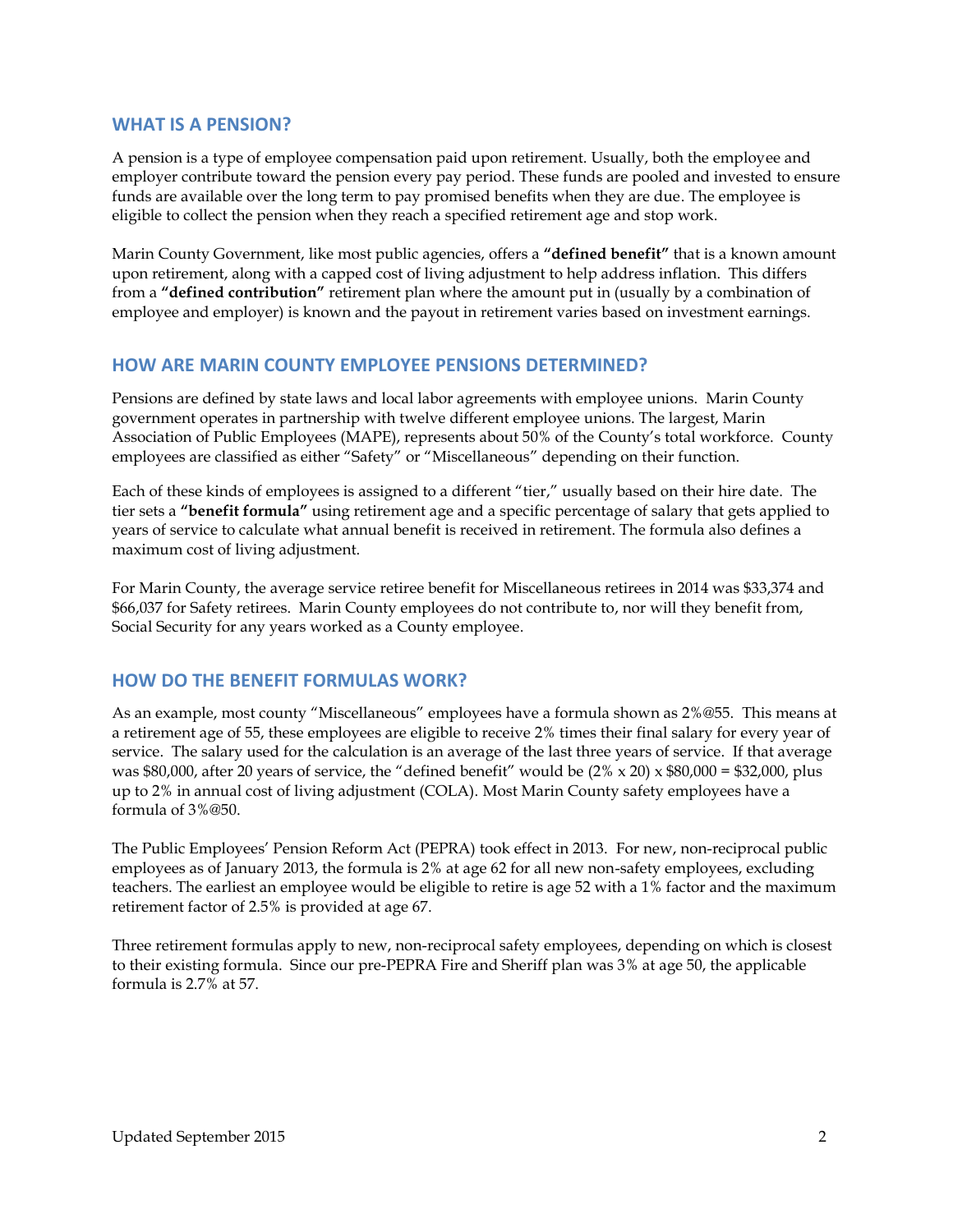### **WHO ADMINISTERS MARIN COUNTY GOVERNMENT PENSIONS?**

Marin County Employees' Retirement Association (MCERA) is the agency that operates the pension system for Marin County and some other local jurisdictions in Marin (like the City of San Rafael and the Novato Fire Protection District). As of June 30, 2014, MCERA had 1,897 active employees and 2,096 retirees from Marin County government.

Twenty of California's 58 counties, including Marin, operate their own pension systems governed by the County Employees' Retirement Law of 1937 (often referred to as CERL, or the '37 Act), which authorizes MCERA. MCERA is overseen by a nine-member board that includes appointees of the Board of Supervisors, the County's Director of Finance (Ex Officio), and active and retired employees who are plan members. Almost all other California counties participate in CalPERS, the state's pension administrator.

### **HOW DO EMPLOYEE PENSIONS GET FUNDED?**

Public pensions programs like Marin County's have three main funding sources:

- Employee contributions fixed by negotiation
- Investments variable, based on market conditions
- Employer (taxpayer) contributions fluctuate to make up any difference

When investments decline significantly, as in 2008, the County had to increase its payments to meet the retirement obligations. The gap between costs to pay the liability for current and future retirees and the income to do so is called an **"unfunded liability."** Marin County's ability to fund retirement obligations declined due to the significant market declines of 2008/09. However, per MCERA's actuarial valuation as of 6/30/2014, funded ratios have improved in recent years:



#### **Plan Funded Ratios**

The above graph shows the funded ratio, both at market and actuarial value of assets. Beginning in 2014, the actuarial value of assets is equal to the market value. Funded ratios have trended down since 2007, but have improved recently, due to investment performance and additional contributions.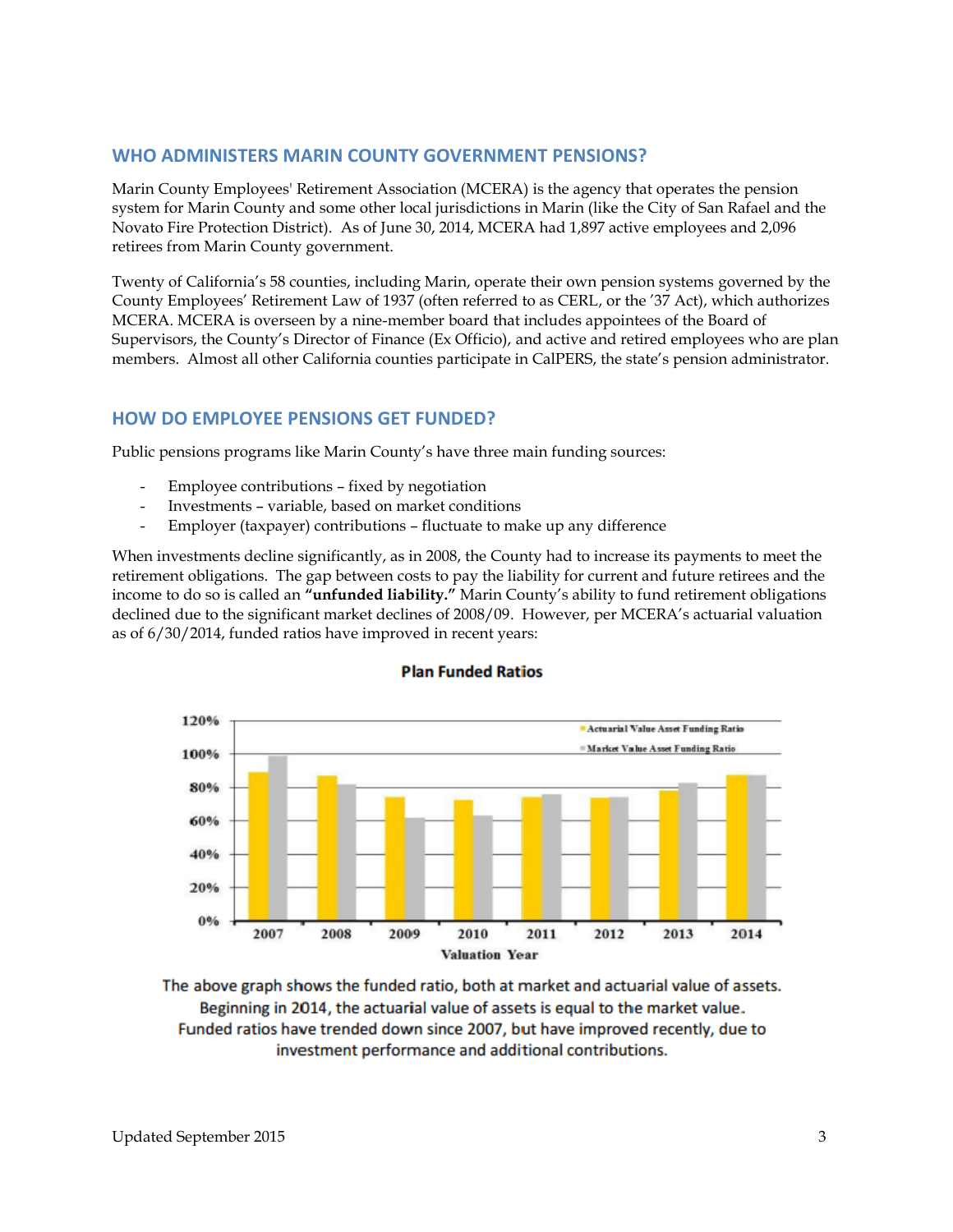# **HOW DOES MCERA DETERMINE TOTAL UNFUNDED LIABILITY?**

MCERA is responsible for making the actuarial predictions that determine what Marin County's accrued liability will be for pension obligations. These projections use assumptions for factors such as when employees will retire, how long they will live, what kinds of investment returns will be achieved, and what inflation rates will be in the future.

MCERA recently adopted an assumption of a "nominal" 7.25% return for investments. With a 2.75% inflation assumption, the assumed "real" rate of return is 4.50% over the long term. The Unfunded Actuarial Liability (UAL) is amortized as a percentage of the projected salaries of present and future members of MCERA. Effective with the June 30, 2013 valuation the UAL is amortized over a closed 17 year period (16 years remaining as of June 30, 2014), except for the additional UAL attributable to the extraordinary loss from 2008-2009, which is being amortized over a separate closed period (24 years as of June 30, 2014). Any subsequent change in the unfunded actuarial liability after June 30, 2013 is amortized over 24 years (22 years for assumption changes) that includes a 5-year phase-in/out (3 years for assumption changes) of the payments/credits for each annual layer.

Per MCERA's June 30, 2014 actuarial valuation, the County's funded ratio was 87.3% (market value) and the unfunded liability was \$217.8 million. There are different views as to whether and how quickly the unfunded liability should be eliminated and about what assumptions should be made regarding investment returns.

Marin County government, like other agencies, also has an unfunded liability to pay health insurance costs for retirees. This is separate and in addition to the County's unfunded liability for pension. As of April 2015, the unfunded liability for retiree health care was \$323 million. Marin County has been setting aside funds to pay its retiree health liability. In 2013, it established a trust fund for these payments, which creates savings and now totals over \$50 million in 2015 while fully funding retiree health liabilities going forward.

### **WHAT KINDS OF CHANGES TO PENSION PLANS CAN BE MADE?**

There are three basic ways to reduce the County's pension costs:

- Increase what the employee contributes
- Share the investment risk, e.g. by introducing "hybrid" plans
- Reduce total benefits by adjustments in variables such as retirement age

Some pension adjustments can be accomplished via labor agreements. But more significant pension changes require state legislation.

### **WHAT HAS BEEN DONE SO FAR TO REDUCE PENSION COSTS?**

Both past and recent agreements to reduce pension costs have made Marin County a leader among most of its peers in this area. Over the years, these decisions have been put in place:

- Capped pension COLAs to 2% annually
- Require employees to pay 50% of the cost for any COLA's, and 50% of the cost for enhanced formulas
- Use average of the highest three years' earnings for pension calculations
- Negotiated new, lower cost  $2\%$  @ 61  $\frac{1}{4}$  tiers for new Miscellaneous employees
- Negotiating new, lower cost 3% @ 55 tiers for new Safety employees
- **Embraced Governor's pension reform plan**